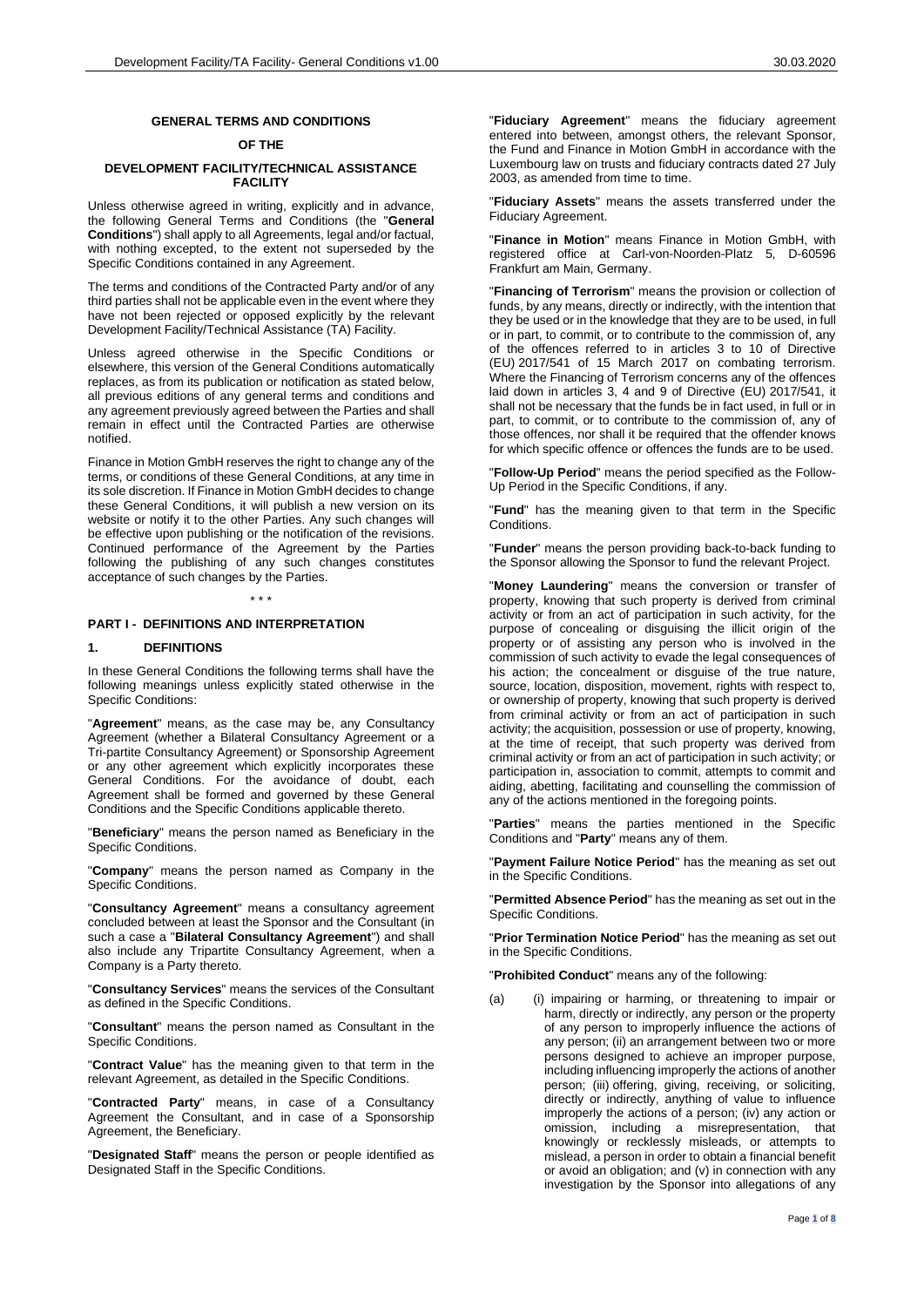circumstances described in (i) to (iv) above: (A) deliberately destroying, falsifying, altering or concealing evidence material to such investigation or making false statements to investigators in order to materially impede such investigation; (B) threatening, harassing or intimidating any person to prevent any person from disclosing knowledge of matters relevant to such investigation or from pursuing such investigation; or (C) taking any action intended to materially impede the exercise of the rights to access, information and inspection provided to the Sponsor under the Agreement;

- (b) Money Laundering and Financing of Terrorism; and
- (c) organised crime; tax evasion; tax avoidance; tax fraud; fraud; and any other illegal activity that may affect the financial interests of the European Union.

"**Project**" means the project as described in the Specific Conditions.

"**Replacement Period**" has the meaning as set out in the Specific Conditions.

"**Sanction**" means the economic, financial or trade sanctions laws, regulations, embargoes or restrictive measures administered, enacted, enforced and/or implemented by the United Nations and/or the European Union from time to time.

"**Sanctions Event**" means any event or activity which results in or could result in any of the Contracted Party, any member of its management bodies or other governing bodies or any of its shareholders, being or becoming a Sanctioned Person.

"**Sanctions List**" means any list of specially designated persons, groups or entities which are subject to Sanctions.

"**Sanctioned Person**" means a person that is:

- (a) listed on any Sanctions List or directly or indirectly majority owned (50 percent or more), or otherwise controlled, by any one or more persons listed on a Sanctions List;
- (b) located or resident in or incorporated or organised under the laws of, or directly or indirectly majority owned (50 percent or more) or controlled by a person located or resident in or incorporated or organised under the laws of, a country, region or territory that is the subject of country-wide, region-wide or territorywide Sanctions; or

(c) otherwise a target of or in breach of any Sanction.

"**Services**" means either the Consultancy Services or the Sponsored Services (as the case may be).

"**Specific Conditions**" means the terms and conditions set out in the relevant Agreement excluding the General Conditions.

"**Sponsor**" means the person named as Sponsor in the Specific Conditions.

"**Policy Requirements**" means the policy requirements set out and marked as such in the Specific Conditions.

"**Sponsored Services**" means the services of the Beneficiary as defined in the relevant Specific Conditions.

"**Sponsorship Agreement**" means a sponsorship agreement concluded between the Sponsor and the Beneficiary.

"**Sub-Contractor**" means any consultant, expert or other person to whom part(s) of the services are outsourced in accordance with of [Part II -](#page-1-0) Clause [7](#page-3-0) (*Assistance and subcontracts*) of these General Conditions and the Specific Conditions.

"**TA Counterparty**" means the Sponsor and, in case of a Tripartite Consultancy Agreement, both the Sponsor and the Company.

"**Term**" means the term of the Agreement as specified in the Specific Conditions.

"**Terms of Reference**" means the document appended to the Specific Conditions and marked "**terms of reference**", which details the Services.

"**Tri-partite Consultancy Agreement**" means a Consultancy Agreement concluded between at least the Sponsor, the Company and the Consultant.

# **2. INTERPRETATION**

Words importing the singular shall include the plural, and vice versa, and words importing the masculine gender shall include the feminine and neutral genders, and vice versa.

All terms used here below and not otherwise defined herein shall have the meaning ascribed to them in the Specific Conditions.

Reference to any law or law provisions shall include a reference to such law or provisions as may be amended from time to time.

\* \* \*

## <span id="page-1-0"></span>**PART II - PROVISIONS APPLICABLE TO ALL AGREEMENTS**

## **3. SERVICES**

#### **3.1 Scope of the services**

The scope and timeline of the Project are set out in the Specific Conditions. The Contracted Party agrees to deliver the Services in relation to the Project and to perform its undertakings, in each case as set out in the Specific Conditions and in accordance with the Terms of Reference.

The Services may be amended, modified, extended or limited at any time with the written consent of all Parties according to the needs of the Sponsor and the Project.

The Services of the Contracted Party shall be made in accordance with and subject to the investment objectives and restrictions contained in the investment strategy defined by the Fund. The Fund (via the Sponsor) engages an external consultant having as a commercial rationale the making of the advice available to the TA Counterparty in order to achieve the optimal level of risk mitigation as well as an optimal return on its investment. The Fund obtains a service for its business in return for the payment (partial payment) of the Contracted Party's fees. The Fund obtains the contractual right to have the TA Counterparty being served in line with the objectives and policies of the relevant Fund.

#### **3.2 Standard of services**

In addition and without prejudice to any other standard of service required under any relevant Agreement, the Project shall be implemented and the Services related thereto rendered by the Contracted Party in a professional and efficient manner, applying all professional skill, reasonable care and diligence in the discharge of the duties and in conformity with common professional practices and with the state of the art standards for the same kind of services.

The Contracted Party shall in all professional matters provide the Services to the Sponsor and, whenever applicable, to the Company.

The Contracted Party shall (i) comply with all reasonable directions from time to time given to it by the Sponsor and, where applicable, by the Company in connection with the provision of the Services and (ii) keep the TA Counterparty reasonably informed of the whereabouts, telephone numbers or other means by which the Designated Staff may be contacted most easily at the shortest possible notice.

Within the context of the Services, the Contracted Party and the Designated Staff shall work and cooperate with any personnel,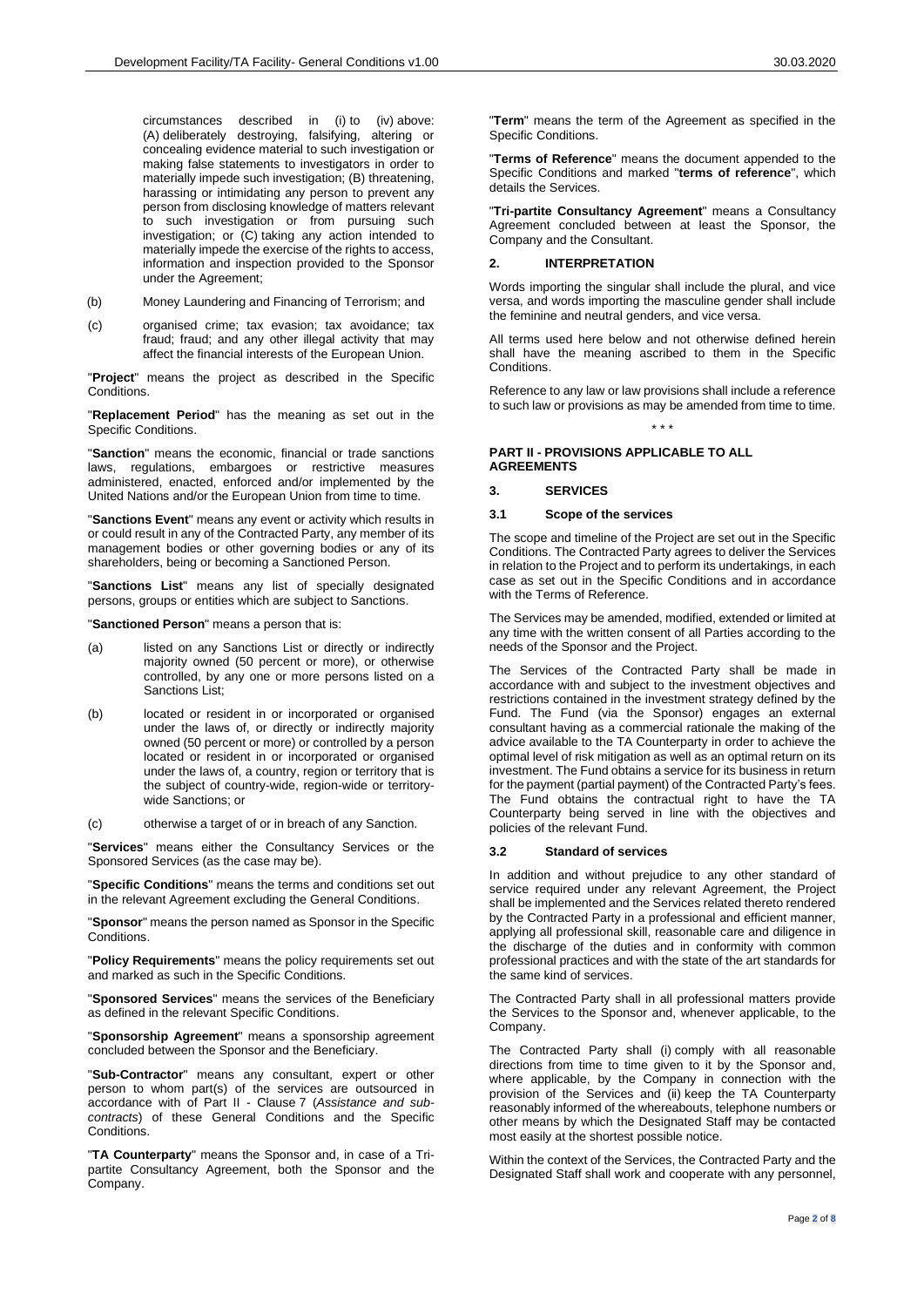service providers, consultants and/or representatives of the Sponsor and where applicable of the Company.

## <span id="page-2-6"></span>**3.3 Designated Staff**

Without prejudice to any provisions of these General Conditions:

**3.3.1** The Contracted Party shall ensure that the Services are performed by the Designated Staff. Any change in the Designated Staff shall require the prior written consent of the TA Counterparty.

**3.3.2** The TA Counterparty reserve(s) the right to require the Contracted Party to withdraw or replace any member of the Designated Staff who fails to meet the necessary or desirable requirements in relation to the performance of the Services.

**3.3.3** If any member of the Designated Staff becomes unable to provide the Services (i) due to illness or injury for a continuous period exceeding the Permitted Absence Period mentioned in the Specific Conditions or agreed by the TA Counterparty in writing or (ii) it cannot provide the Services for any other reason, the Contracted Party shall replace such member with another person with at least equal qualifications, subject to the prior written consent of the TA Counterparty. If no adequate replacement is possible within the Replacement Period mentioned in the Specific Conditions or agreed by the TA Counterparty in writing, the TA Counterparty will be entitled to terminate any Agreement in accordance with Clause [4.2.3](#page-2-0) of these General Conditions.

**3.3.4** If the Contracted Party has to withdraw or replace any member of the Designated Staff, any cost that may result from this withdrawal or replacement shall be borne by the Contracted Party.

**3.3.5** If the Contracted Party becomes unable to provide the Services (i) due to illness or injury for a continuous period exceeding the Permitted Absence Period mentioned in the Specific Conditions or agreed by the TA Counterparty in writing or (ii) it cannot provide the Services for any other reason, the Sponsor will be entitled to terminate any Agreement in accordance with Clause [4.2.3](#page-2-0) of these General Conditions. In case of Tripartite Consultancy Agreement, the Sponsor may at its sole discretion, but is not required to, consult with the Company first before deciding to terminate the Agreement. The Specific Conditions may also provide for a termination with immediate effect.

## **4. TERM AND EARLY TERMINATION**

### **4.1 Term**

The Agreement shall be effective and terminate as specified in the Specific Conditions (the "**Term**").

## <span id="page-2-1"></span>**4.2 Early termination by the Sponsor**

**4.2.1** Notwithstanding anything contrary in these General Conditions or any Specific Conditions, the Sponsor may by giving written notice of not less than the Prior Termination Notice Period terminate any Agreement at any time for convenience, without giving rise to any right or indemnity for the Contracted Party. In case of Tripartite Consultancy Agreement, the Sponsor may at its sole discretion, but is not required to, consult with the Company first before deciding to terminate the Agreement. Nothing in this Clause [4.2](#page-2-1) shall put in question the execution of the TA Counterparty's obligations under any Agreement until the termination date thereof.

**4.2.2** Without prejudice to any other rights it may have by law or herein, the Sponsor may immediately terminate any Agreement in case of gross negligence or wilful misconduct of the Contracted Party in performing such Agreement.

<span id="page-2-0"></span>**4.2.3** The Sponsor may also terminate any Agreement with immediate effect (i) if the Contracted Party commits a breach of any legislation in force applicable to it that may affect or relate to (a) the activities of any TA Counterparty and/or to (b) the reputation of such TA Counterparty; or (ii) if the Contracted

Party is prevented from providing the Services due to the absence and/or cancelling of any business license, permit or administrative authorization that the latter is legally required to hold for the performance of the Services; or (iii) any government authority having authority over either Party requires any provision of any Agreement to be revised in such a way as to cause significant adverse consequences to the TA Counterparty.

**4.2.4** Without prejudice to any other rights it may have by law or herein, the Sponsor may also, upon written notice, terminate any Agreement for a material breach by the Contracted Party of a term or condition thereof. Such notice shall identify specifically the basis for such notice and termination shall automatically take effect within 15 calendar days as from the receipt by the Contracted Party of such notice or such other period mentioned in the Specific Conditions (the "Cure Period") if the breach identified in the notice is not cured within such Cure Period.

<span id="page-2-3"></span>**4.2.5** To the extent permissible under applicable law, the TA Counterparty may terminate any Agreement immediately in the event that any assignment is made by the Contracted Party for the benefit of creditors, or if a receiver, trustee in bankruptcy or similar officer shall be appointed to take charge of any or all of the Contracted Party's property, or if the Contracted Party files a voluntary petition under any bankruptcy laws or similar state statutes or such a petition is filed against the Contracted Party and is not dismissed within ninety (90) days; or if any event analogous to any of the foregoing occurs under the law of any jurisdiction in respect of the Contracted Party.

<span id="page-2-4"></span>**4.2.6** If a Sanctions Event occurs, the Sponsor may immediately terminate any Agreement and require the Contracted Party to immediately repay all amounts which have been disbursed under any Agreement but which the Contracted Party has not yet committed or transferred to a legitimate recipient in a legally binding manner.

## <span id="page-2-2"></span>**4.3 Early Termination by the Contracted Party**

The Contracted Party shall be entitled to terminate any Agreement immediately, i.e. without notice period in case of non-payment of the remuneration as set out in the Specific Conditions **provided that** (i) a formal written notice to pay the remuneration that has fallen due has been first notified to the TA Counterparty by the Contracted Party, (ii) no payment of this remuneration has been made within the Payment Failure Notice Period and (iii) the TA Counterparty has not notified the Contracted Party in writing during such Payment Failure Notice Period of the reasons for which this payment of the remuneration has not been made.

#### **4.4 Form and Consequences of termination**

**4.4.1** Termination notices sent under Clauses [4.2](#page-2-1) and [4.3](#page-2-2) shall be sent by either Party by registered letters with acknowledgement of receipt or by electronic mail, provided the Parties have individually accepted such way of communication.

<span id="page-2-5"></span>**4.4.2** Upon termination, the Contracted Party shall promptly and immediately bring the Project to a close and shall deliver to the TA Counterparty all documentation prepared up to that date. In case of a termination by the Contracted Party, such Contracted Party shall be entitled to the remuneration accrued until the date of termination, without prejudice for the TA Counterparty to claim damages for any losses resulting from the termination and from any breach and/or fault committed by the Contracted Party.

**4.4.3** Upon termination of this Agreement pursuant to Clause[s 4.2.5](#page-2-3) t[o 4.2.6,](#page-2-4) the Sponsor may demand the immediate repayment of all amounts paid by it under this Agreement and/or in connection with the Project, without prejudice for either TA Counterparty to claim damages for any losses resulting from the termination and from any breach and/or fault committed by the Contracted Party. The Contracted Party will have no claim for damages or any other remedy against the TA Counterparty if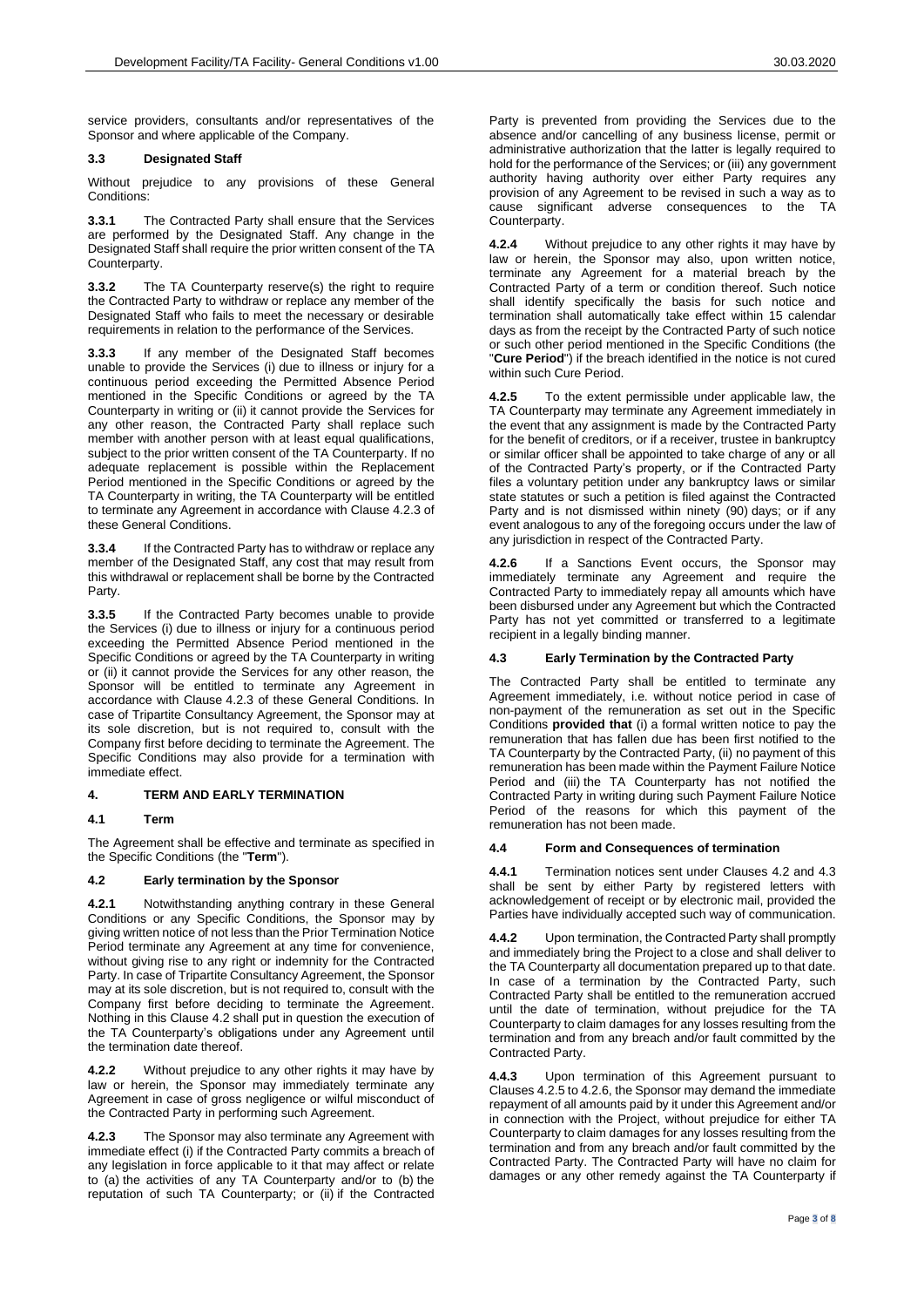the Agreement is terminated for any of the reasons set out therein.

### **4.5 Surviving clauses**

For the avoidance of doubt, Clauses [4.4.2,](#page-2-5) [8](#page-3-1) to [11,](#page-4-0) and [15](#page-4-1) to [24,](#page-6-0) of the General Conditions, shall survive the expiry or any termination of any Agreement, including in case of termination based on Clause [13](#page-4-2) (*Force Majeur*e).

# **5. SET-OFF, NO DISBURSEMENT, REPAYMENT**

**5.1** The Sponsor shall be entitled to set off amounts that might be due by the Contracted Party under any Agreement at any time against sums payable to the Contracted Party under such Agreement or any other agreement as permitted by law. The Contracted Party shall not be entitled to exercise rights of retention, set-off or counterclaim against its payment obligations under any Agreement.

**5.2** Without prejudice to Clause [4.4.2](#page-2-5) and any other terms under these General Conditions, the Sponsor may suspend disbursements if:

- (a) the Contracted Party and/or the Company fail to perform its respective obligations under the .<br>Agreement:
- <span id="page-3-2"></span>(b) obligations under this Agreement have been violated by the Contracted Party and/or the Company;
- <span id="page-3-3"></span>(c) the Contracted Party and/or the Company are unable to prove that funds made available from, by and/or in connection with the Agreement have been used for the purpose stipulated in the Agreement and/or the Project;
- <span id="page-3-4"></span>(d) the fulfilment of the Sponsor's obligations under the Agreement violates applicable law;
- (e) extraordinary circumstances arise that preclude or seriously jeopardize the implementation, the operation, or the purpose of the Agreement and/or the Project:
- (f) for whatever reason, the Funder suspends disbursements, fully or partly, or requests the Sponsor to suspend disbursements of funds made or to be made available to fund the Project,
- <span id="page-3-5"></span>(g) the Funder renders a recovery order with respect to the funds made available from, by and/or in connection with the Project or the documentation (or any part of it) pursuant to which the Sponsor (directly or indirectly) received the funds ceases to be valid, effective, enforceable or is terminated;
- <span id="page-3-6"></span>(h) (i) a beneficiary that directly benefits from the Project;

(ii) persons having powers of representation, decision making or control over them, have been the subject of a final judgement or of a final administrative decision for fraud, corruption, involvement in a criminal organisation, money laundering, terroristrelated offences, child labour or trafficking in human beings received or will receive funds by, from and/or in connection with the Project; or

persons having powers of representation, decision making or control over them have been the subject of a final judgement or of a final administrative decision for an irregularity affecting the EU's financial interest by, from and/or in connection with the Project;

are guilty of misrepresentation in supplying the information required as a condition of participation in the procedure or if they fail to supply this information; or

<span id="page-3-7"></span>(i) a Sanctions Event occurs; or

<span id="page-3-8"></span>(j) the Contracted Party does not comply with the Policy **Requirements** 

**5.3** If any of the situations specified in Clauses [5.2\(b\),](#page-3-2)  [5.2\(c\),](#page-3-3) [5.2\(d\),](#page-3-4) [5.2\(g\),](#page-3-5) [5.2\(h\),](#page-3-6) [5.2\(i\)](#page-3-7) and/or [5.2\(j\)](#page-3-8) has occurred and has not been remedied within a period determined by the Sponsor, the Sponsor may:

- (a) in the case specified in Clauses [5.2\(b\),](#page-3-2) [5.2\(d\)](#page-3-4) and/or [5.2\(h\),](#page-3-6) demand the immediate repayment of all disbursed amounts;
- (b) in the case specified in Clause [5.2\(c\),](#page-3-3) demand the immediate repayment of such amounts, and in particular any amount paid for the remuneration of the Consultant, as the Consultant and/or the Company are unable to prove to have been used for the purpose stipulated in the Agreement and/or the Project;
- $(c)$  in the case of Clause [5.2\(g\),](#page-3-5) demand the immediate repayment of all disbursed amounts, which the Contracted Party and the Company have not yet bona fide committed or transferred to a legitimate recipient in a legally binding manner.

# **6. NO INTERFERENCE**

During the term of any Agreement, the Contracted Party shall not interfere in the political or religious affairs of the country where the Project is located or the Project takes place.

## <span id="page-3-0"></span>**7. ASSISTANCE AND SUB-CONTRACTS**

The Contracted Party may, at its own expense, receive assistance from and/or conclude sub-contracts with other duly qualified consultants, experts, specialists or other persons of its choice **provided that** the Sponsor has given prior written consent and, in case of a Tri-partite Consultancy Agreement and provided that the sub-contracting concerns material parts of the Services, after consultation with the Company. For the avoidance of doubt, the Contracted Party shall at any time remain responsible for the output/quality of the Services and as the case may be, the achievement of the Project, as well as for any harm that might be caused by the involvement of the abovementioned persons.

# <span id="page-3-1"></span>**8. REPORTS AND INFORMATION**

During the Term of the Agreement, the Contracted Party shall submit to the TA Counterparty a series of analyses, studies, plans and/or reports within specific timeframes. set out in the Specific Conditions. At Project completion the Contracted Party shall submit a final report to the TA Counterparty, according to the requirements set out in the Terms of Reference included in the Specific Conditions, as well as any other information that might be reasonably requested by the Sponsor.

The Contracted Party shall inform the TA Counterparty without undue delay of all extraordinary circumstances that arise during the performance of the Services and of all matters requiring the relevant TA Counterparty's consent.

The Contracted Party shall promptly furnish to the TA Counterparty or to any other person the Sponsor may lawfully direct any and all such information and reports related to the Services or in connection with matters relating to the provision of the Services and/or the Agreements as the TA Counterparty may reasonably request.

## **9. BOOKS AND RECORDS**

The Contracted Party shall keep accurate and systematic books and records of its services in such form and detail as is customary in its profession and business.

The books and records as well as other information relating to the Project and the Agreement shall be retained at least for such period as required pursuant to applicable laws.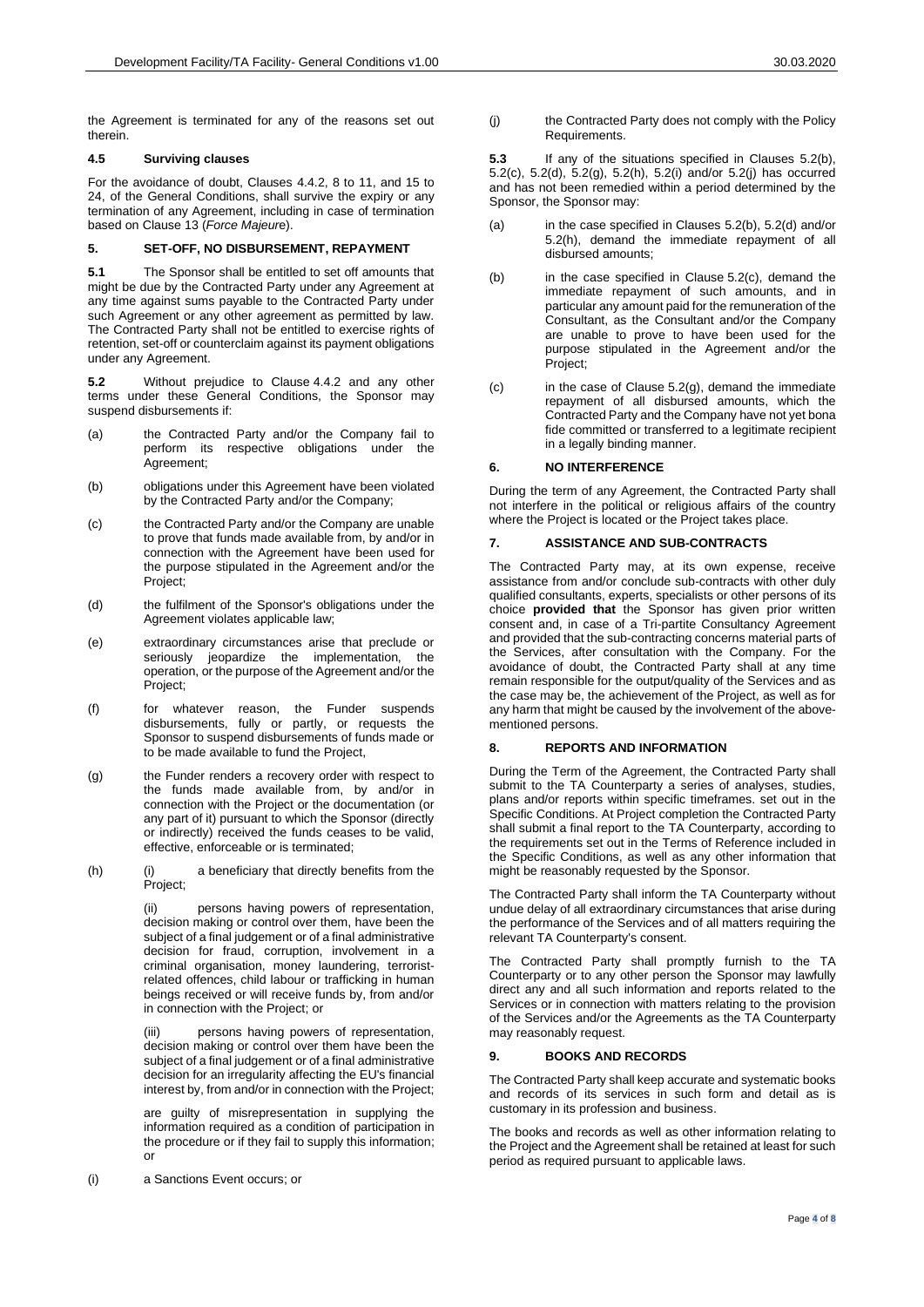The Contracted Party shall remain available for and respond to any follow-up questions by the TA Counterparty regarding the outcome and the results of the Project for a reasonable period, such period to be not less than any Follow-Up Period.

## <span id="page-4-3"></span>**10. INSPECTIONS**

The Contracted Party shall permit the TA Counterparty or its designated representative(s), upon reasonable notice, to inspect the Contracted Party's accounts, books and records relating to the performance of any Agreement and the Project and make copies thereof and to have them audited by auditors appointed by the TA Counterparty, if so required by the TA Counterparty.

The Contracted Party and the Company (if any) undertake to allow, to the extent permissible by applicable law, the European Commission, officials of the European Union, the European Anti-Fraud Office (OLAF), the Court of Auditors of the European Union, any other competent European body, the German Federal Ministry for Economic Cooperation and Development (BMZ), KfW and the German Federal Court of Auditors and the Funder(s) and any other their respective representatives or agents, in coordination with the Sponsor and any other entities of its choice, in relation to the Project and the Agreement (i) to conduct documentary and on-the-spot checks, (ii) to have access to and inspect premises, sites, plants, equipment, facilities, assets, books, accounts, records and any other relevant documentation, (iii) to participate in any monitoring or evaluation mission or coordination meeting, (iv) to take copies and (v) to inform the relevant person requesting the document of the exact location at which they are kept.

The inspection rights set out herein shall survive the Term of the Agreement.

## <span id="page-4-0"></span>**11. DISCLOSURE**

The Sponsor and the Fund might be required to disclose, including to the Funder and the persons mentioned in Clause [10](#page-4-3) (*Inspections*), and/or publish, including by publication on its website, certain information regarding the Project, including the title of the Project, the nature and purpose of the Project, the name and locality of the Contracted Party and the Company and the amount of the Project. When disclosing/publishing information, the Sponsor and the Fund will take into account the legitimate interest of the other Parties. The Contracted Party and, where relevant, the Company hereby agree to the disclosure/publication pursuant to this Clause [11.](#page-4-0)

#### **12. REMUNERATION, TERMS AND METHOD OF PAYMENT**

The Contracted Party shall be paid for the provision of the Services according to the terms set out in the Specific Conditions.

### <span id="page-4-2"></span>**13. FORCE MAJEURE**

**13.1** In the event of force majeure – i.e. unforeseeable events beyond the control of the Parties, which prevent either Party from meeting its obligations under any Agreement – the contractual obligations as far as affected by such event shall be suspended for as long as the impossibility of performance due to this situation continues, unless it appears that the obligations under any such Agreement may no longer be performed, in which case such Agreement shall be considered terminated.

**13.2** The Party that is aware of a situation of force majeure shall notify the other Parties thereof as soon as it can.

**13.3** In the event of force majeure that would suspend the contractual obligations of one of the Parties, the Contracted Party shall be entitled to a prolongation of the Agreement equal to the delay caused by such force majeure, **provided that** it has notified the other Parties of this situation of force majeure in due time.

**13.4** Without prejudice to Clause [3.3,](#page-2-6) if the suspension of the obligations of one of the Parties lasts for more than 30 days

## **14. STATUS**

The Agreement constitutes a contract for the provision of the Services. In performing the Services, the Contracted Party and the Designated Staff, as the case may be, shall not be employees, agents or officers of the TA Counterparty or Finance in Motion or any of their service providers and will have no authority to commit the TA Counterparty or any of their service providers without their prior respective consent. The Contracted Party and the Designated Staff, as the case may be, shall at all times act in the name and for the account of the Contracted Party, unless otherwise expressly authorised in writing by the TA Counterparty.

## <span id="page-4-1"></span>**15. TAX AND SOCIAL SECURITY REQUIREMENTS**

The Contracted Party shall be personally and fully responsible for meeting all taxes, national insurances and social security contributions applicable to it and its staff and, where applicable, the Designated Staff and/or its service providers in connection with the performance of any Agreement.

The Contracted Party shall, if need be, indemnify and hold the TA Counterparty harmless against the aforementioned taxes and contributions and against any other taxes and contributions, costs (including legal costs), penalties, fines, interests, expenses incurred or payable by the TA Counterparty, or proceedings arising out of, under or in connection with any Agreement.

### **16. LICENSES, PERMITS, ADMINISTRATIVE AUTHORISATIONS**

The Contracted Party undertakes and represents that it and its service providers or subcontractors hold all the licenses, permits and any other administrative authorizations that are required by the applicable legislations to perform the Services. The Contracted Party shall therefore indemnify and hold the TA Counterparty harmless against any liability, costs (including legal costs), penalties, fines, interests and expenses incurred by the latter as a result of absence or cancelling of the aforementioned licenses, permits and/or other administrative authorizations.

### **17. LIABILITY**

**17.1** The Contracted Party shall perform the Services in full, in due time and in accordance with the acknowledged standards of quality. The Contracted Party shall apply transparent and good practices of procurement of services and goods, which are funded by the Sponsor within the Project. The Contracted Party shall be liable for any and all breaches of any Agreement by it or, as the case may be, the Designated Staff or any of its subcontractors.

**17.2** Notwithstanding any other provision of this Agreement, the TA Counterparty shall not be liable to the Contracted Party under or in connection with any Agreement and/or the Services for any loss or damage (including special, punitive, consequential or indirect loss or damage, such as loss of property, profit, business revenue, goodwill, reputation or business opportunity) whether or not caused by the negligent act or omission of the Sponsor or, where applicable, the Company, except in case of fraud or wilful misconduct or to the extent prohibited by applicable laws. The Contracted Party (and any other person) may not recover from the Sponsor and, where applicable from, the Company, in contract or tort, under statute or otherwise, aggregate loss or damages in excess of the Contract Value and the Parties hereto agree that any recovery may only be made against the Fiduciary Assets but neither against the Fund nor Finance in Motion or the Company. The Contracted Party shall in addition mitigate its damages and shall inform the TA Counterparty of any event or information likely to result in the Sponsor's and where applicable the Company's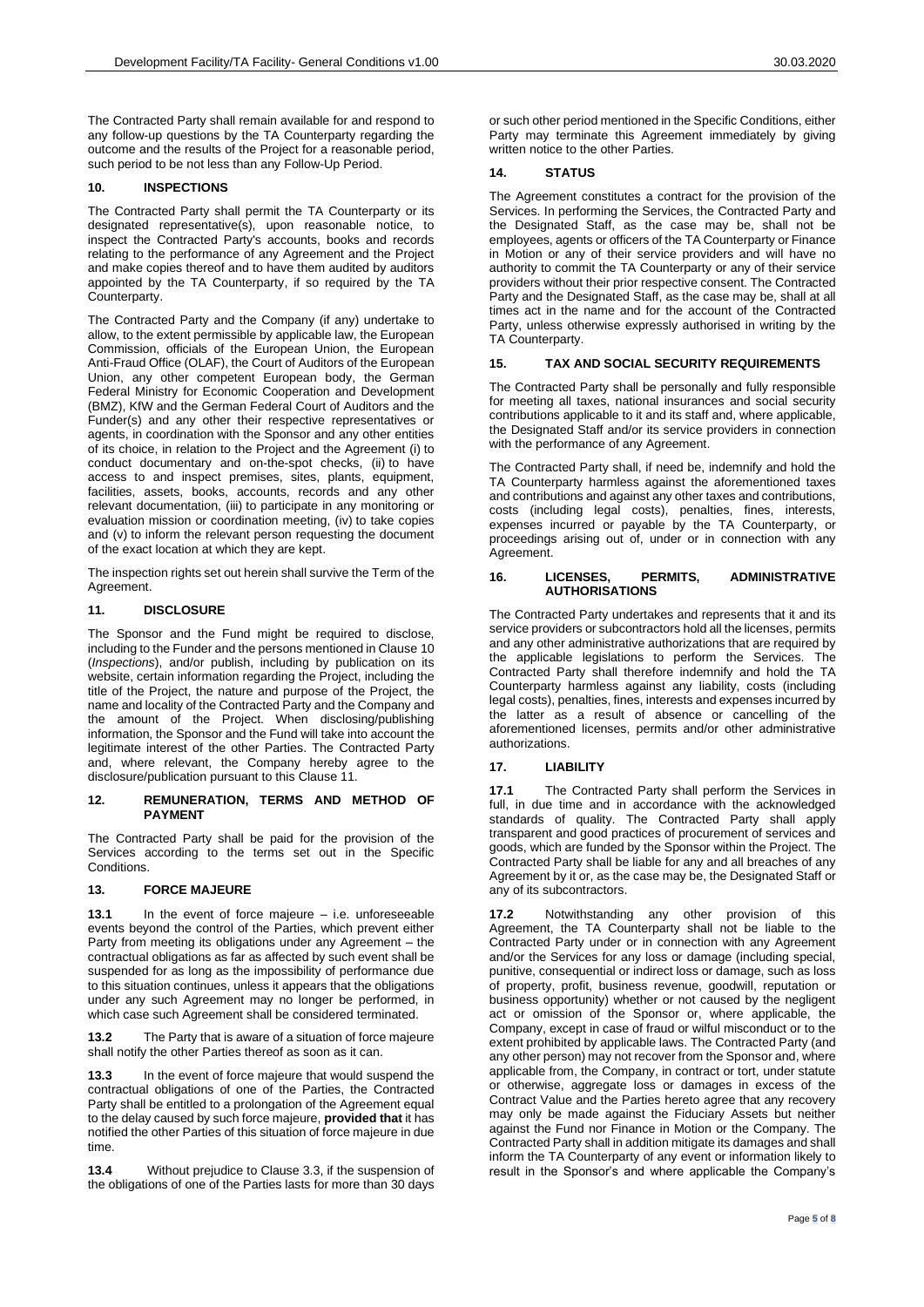liability being incurred, in order to allow same to take steps to limit or avoid the damage.

**17.3** The Contracted Party and, where applicable, the Company may not make a claim or bring proceedings relating to the Services or otherwise under any Agreement against the Fund, Finance in Motion, or the Sponsor or any of their respective subcontractors, members, service providers, shareholders, directors, officers, partners, principals or employees. To the fullest extent permitted by law, the Contracted Party shall indemnify the Sponsor against any cost, loss, liability, damage or expense incurred by the Sponsor (otherwise than by reason of the Sponsor's fraud or wilful misconduct) arising in connection with the implementation of any Agreement or otherwise relating to the Services rendered by the Contracted Party.

## **18. INSURANCE**

The Contracted Party is responsible for all matters relating to its own personal safety and that of its possessions and consequently undertakes to take out and maintain adequate insurance against any loss or damages which it or its property may suffer in relation to the performance of the Services under the Agreement.

The Contracted Party furthermore undertakes to take out and maintain adequate professional indemnity insurance in terms satisfactory to the TA Counterparty, a copy of which shall be provided to the Sponsor and whenever applicable the Company upon the Sponsor's request.

#### **19. CONFIDENTAL TREATMENT AND DATA PROTECTION**

**19.1** The Contracted Party shall not (other than in the proper performance of any relevant Agreement or with the prior written consent of the TA Counterparty or where required by law or unless ordered by a court of competent jurisdiction) at any time, whether before or after termination of any relevant Agreement, disclose or communicate to any person or use for its own benefit or the benefit of any person (other than the TA Counterparty and the Fund) any proprietary or confidential information which may come to its knowledge in the course of its function and the Contracted Party shall use its best endeavours to prevent the unauthorised publication or misuse of any confidential information.

**19.2** All documents and other things (in whatever form or media) concerning the business of the TA Counterparty and or any of their clients, customers, shareholders, employees, officers, suppliers, distributors and agents or others which shall have been acquired, received or made by the Contracted Party in connection with the provision of the Services shall be the property of the TA Counterparty.

**19.3** Upon the termination of any relevant Agreement (for whatever reason and howsoever arising) the Contracted Party shall not take away or conceal but shall immediately deliver to the relevant TA Counterparty or permanently erase (to the extent technically practicable) all documents (which expression shall include, but without limitation, notes, memoranda, correspondence, drawings, sketches, plans, designs and any other material upon which data or information is recorded or stored) relating to the activities of the relevant TA Counterparty or any of their clients, customers, shareholders, employees, officers, suppliers, distributors and agents and the Contracted Party shall not be entitled to retain any copies or reproductions of any such documents together with any other property belonging to the relevant TA Counterparty which may then be in its possession or under its control.

**19.4** The Contracted Party shall comply at all times with all applicable data protection laws and regulations.

### <span id="page-5-0"></span>**20. INTELLECTUAL PROPERTY RIGHTS**

**20.1** The Contracted Party hereby agrees and acknowledges, on its own behalf, and, insofar as may be necessary, on behalf of the Designated Staff and any sub-

contractor, that any title, copyright and other intellectual property (the "**IPR**") in all letters, books of account, drawings, designs, plans, documents, memoranda and other media (i) prepared by it and/or by the Designated Staff and/or by any sub-contractor in connection with any Agreement and/or the Services, or (ii) in its possession by virtue of its engagement under any Agreement, shall at all times be and remain vested in the Sponsor. Insofar as may be necessary the Contracted Party hereby expressly and unconditionally assigns to the Sponsor any future IPR which may be created or subsist in all or any such documents or other media produced by it and/or the Designated Staff and/or any sub-contractor in the performances of Services under any Agreement (the "**Assigned Material**"). This assignment is valid for the legal duration of such IPR protection. for the entire world and the Sponsor is allowed:

- (a) to reproduce the Assigned Material, and allow it to be reproduced by any person, in any number of copies, on any medium, on any existing or future medium;
- (b) to publicly represent, distribute or broadcast, edit or communicate the Assigned Material and to do so by any existing or future means, medium or channel, and to allow same by any person, by any existing or future means, medium or channel;
- (c) to modify, translate into any language, adapt the Assigned Material and to allow said Assigned Material to be modified, translated into any language and adapted by any person;
- (d) to distribute and commercialize the Assigned Material, and to allow any person to commercialize it: and
- (e) to license all or part of the Assigned Material to any third party.

The Sponsor is expressly authorized to use any confidential information provided by the Contracted Party on such Assigned Material, and to file for any IPR protection related to such Assigned Material.

**20.2** The Contracted Party grants the Sponsor, if needed, any powers for proceeding to any formality that might be necessary for the protection of the rights on the Assigned Material, and agrees to provide any documents and signatures that might be required for this purpose.

**20.3** In the event that, the IPR could not be vested or assigned by the Contracted Party to the Sponsor, the Sponsor is hereby expressly authorized and licensed by the Contracted Party, on an exclusive, perpetual, irrevocable, transferable, worldwide, royalty free, fully paid-up license basis, with the right to sublicense, to use, reproduce and distribute IPR without any restriction whatsoever and without any compensation to be paid to the Contracted Party and/or to any third party (including, for the avoidance of doubt, the Company where applicable), which the Contracted Party undertakes to guarantee.

**20.4** The Contracted Party undertakes to make the Designated Staff and any sub-contractor (if any) comply with this Clause [20.](#page-5-0)

**20.5** The rights and obligations under this Clause [20](#page-5-0) shall continue in full force and effect after the termination of any Agreement in respect of any copyright and IPR made during the Term thereof and shall be binding to the Parties' successors. The Contracted Party therefore further agrees that it shall, at the request of any TA Counterparty, even after the termination of any relevant Agreement,, enter into such documents or do any such thing as may be necessary to perfect or secure any of the Sponsor's IPR hereby vested or assigned.

**20.6** The Company (where applicable) expressly agrees with the content and effects of this Clause [20.](#page-5-0)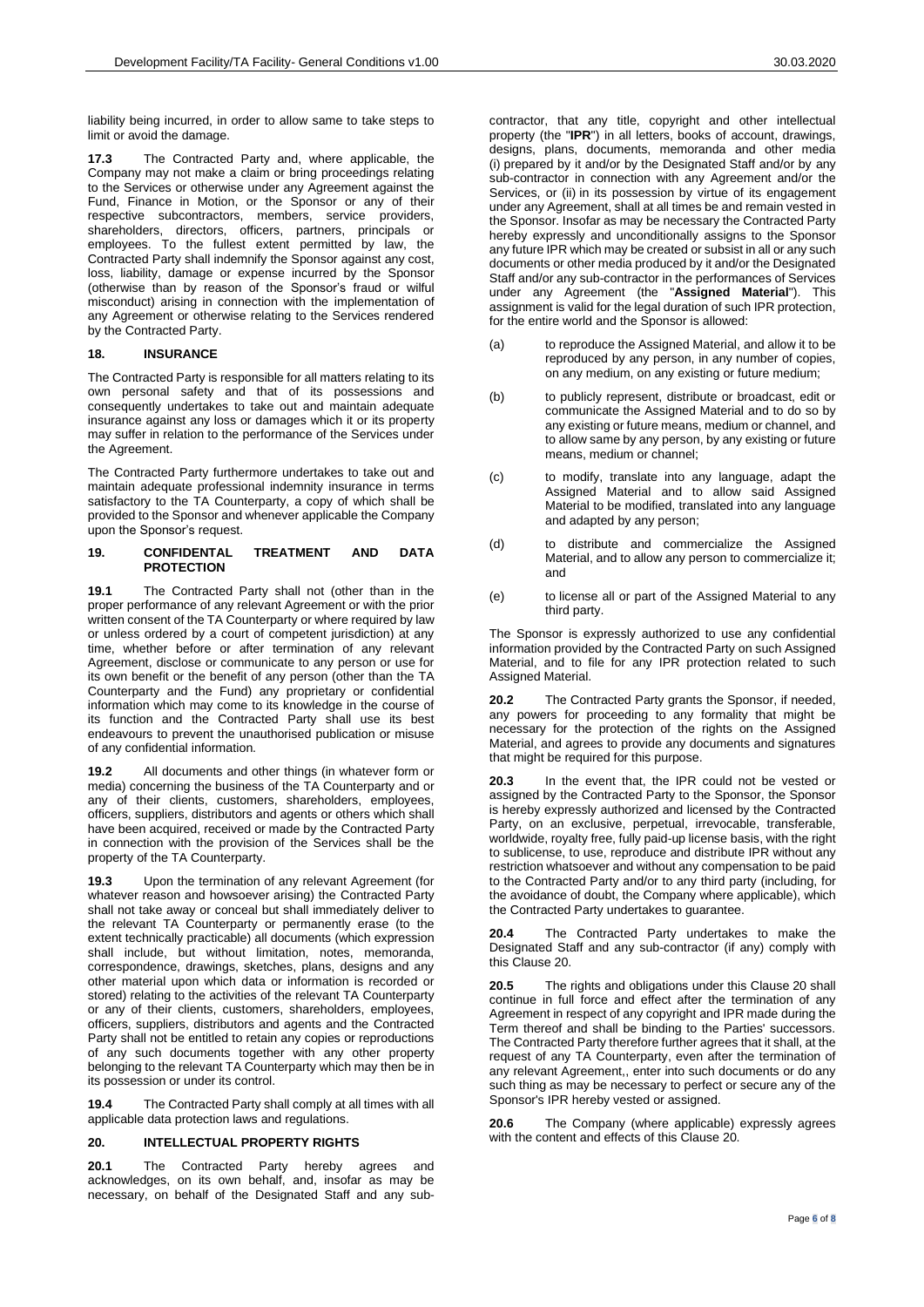**21.1** The Contracted Party shall comply with all applicable local, international and EU laws, regulations and standards regarding anti-money laundering, combating the financing of terrorism, prevention of Prohibited Conduct and the Financial Action Task Force (FATF) standards and recommendations.

**21.2** The Contracted Party shall not: (i) enter into nor continue any business relationship with a Sanctioned Person; nor (ii) directly or indirectly, engage in any other activity that would constitute a breach of, or cause the Sponsor to be in violation, of any Sanction; nor (iii) repay any amounts due under the Agreement using funds sourced from the proceeds of any activity involving a Sanctioned Person.

**21.3** The Contracted Party and each of its representatives, employees, and agents shall comply with any law, regulation, order, decree or directive having the force of law and relating to bribery, kickbacks or similar business practices which is applicable to the Contracted Party.

**21.4** The Contracted Party undertakes not to (i) deliberately destroy, falsify, alter or conceal evidence material to the investigation or the making of false statements to investigators in order to materially impede an official investigation into allegations of Prohibited Conduct, or threaten, harass or intimidate any person to prevent it from disclosing its knowledge of matters relevant to such investigation or from pursuing such investigation.

## **22. NOTICES**

All notices to the Parties shall be directed to the addresses provided in the Specific Conditions for notices (or any substitute address, fax number, e-mail or department or officer as the relevant Party may notify to the other Party by not less than 5 calendar days' notice).

#### **23. SETTLEMENT OF DISPUTES AND CHOICE OF LAW**

Unless provided differently in the Specific Conditions any dispute arising in connection with the Agreement including, without limitation, a dispute or a claim regarding the application, interpretation or breach of the Agreement, which cannot be amicably resolved, shall be submitted to the jurisdiction of the courts of Luxembourg-City, or to any other competent court or arbitrator at the choice of the Sponsor.

The competent court shall in any case apply the laws of the Grand Duchy of Luxembourg.

### <span id="page-6-0"></span>**24. MISCELLANEOUS**

**24.1** Unless expressly provided differently in the Specific Conditions, the Agreement contains the entire understanding between the Parties and supersedes all (if any) previous and subsisting agreements, arrangements and understandings (written or oral) relating to the provision of the Services and all such arrangements, agreements and understandings shall be deemed to have been terminated by mutual consent.

The Specific Conditions as well as the "Whereas" section contained thereto form part of the Agreement and will have the same force and effect as if expressly set out in the body of such Agreement.

**24.3** The Agreement is prepared in English which shall be considered the contractual language. All correspondence between the Parties and all reports, studies, technical data, certificates and documents pertaining to the Project shall be in the English language except as otherwise stated in the Specific Conditions.

**24.4** The Contracted Party and, where applicable, the Company shall not have the right to assign or transfer any rights or obligations arising from any Agreement in full or in part without the prior consent of the Sponsor.

**24.5** The Contracted Party and, where applicable, the Company warrant that by virtue of entering into any Agreement it will not be in breach of any express or implied terms of any contract, court order or of any other obligation legally binding upon it.

**24.6** Should any of the provisions of the Agreement, be or become invalid or unenforceable, the validity of the remaining provisions shall not be affected. The Parties agree that the invalid or unenforceable provision shall be replaced by a legal, valid or enforceable provision that comes as closest to the will expressed by the Parties in the Agreement.

**24.7** No failure to exercise, nor any delay in exercising, on the part of the Sponsor, any right or remedy under the Agreement shall operate as a waiver of any such right or remedy. No single or partial exercise of any right or remedy shall prevent any further or other exercise or the exercise of any other right or remedy. The rights and remedies provided in the Agreement are cumulative and not exclusive of any rights or remedies provided by law.

**24.8** Modifications and amendments to the Agreement, including to this provision, must be made in writing.

\* \* \*

#### **PART III - SPECIFIC PROVISIONS APPLICABLE TO CONSULTANCY AGREEMENTS (BILATERAL AND TRI-PARTITE)**

# **25. TIME COMMITMENT AND TIME SCHEDULE**

**25.1** During the Term of the Consultancy Agreement, the Consultant shall ensure to devote whatever time, attention and skills which are needed to perform the Services properly.

**25.2** By accepting its appointment, the Consultant confirms that the Designated Staff will be able to devote sufficient time to provide the Services. In case the Consultant is a legal entity, it undertakes to notify the TA Counterparty, from time to time of any additional commitments that might affect the time that the Designated Staff will be able to devote to the duties arising from any Agreement.

**25.3** The performance of the Services shall be made in accordance with the time schedule of the Specific Conditions (the "**Time Schedule**").

**25.4** Any modification of the Time Schedule shall be mutually agreed upon in writing by all Parties **provided, however, that** any modification of the Time Schedule may be made by electronic mail or other electronic means, if all Parties agree that, unless and until notified to the contrary, this is to be an accepted form of communication. Any electronic communication made between the Parties will be effective only when actually received in readable form.

# **26. TA COUNTERPARTY COOPERATION**

The TA Counterparty shall make their best efforts in order to comply with their obligation to co-operate on all drawings, reports and studies as soon as possible after presentation and as the case may be under any applicable Specific Conditions.

The TA Counterparty shall make their best efforts in order to give their consent for any payment due by them to the Contracted Party after completion of the Services duly performed by the Contracted Party as soon as possible and as the case may be under any applicable Specific Conditions.

### **PART IV - SPECIFIC PROVISIONS APPLICABLE TO TRI-PARTITE CONSULTANCY AGREEMENTS ONLY**

\* \* \*

# **27. INFORMATION DUE BY THE COMPANY**

During the Term of any Tri-partite Consultancy Agreement, the Company shall place all available necessary documentation and information at the free disposal of the Consultant and shall give the Consultant any and all such assistance as the